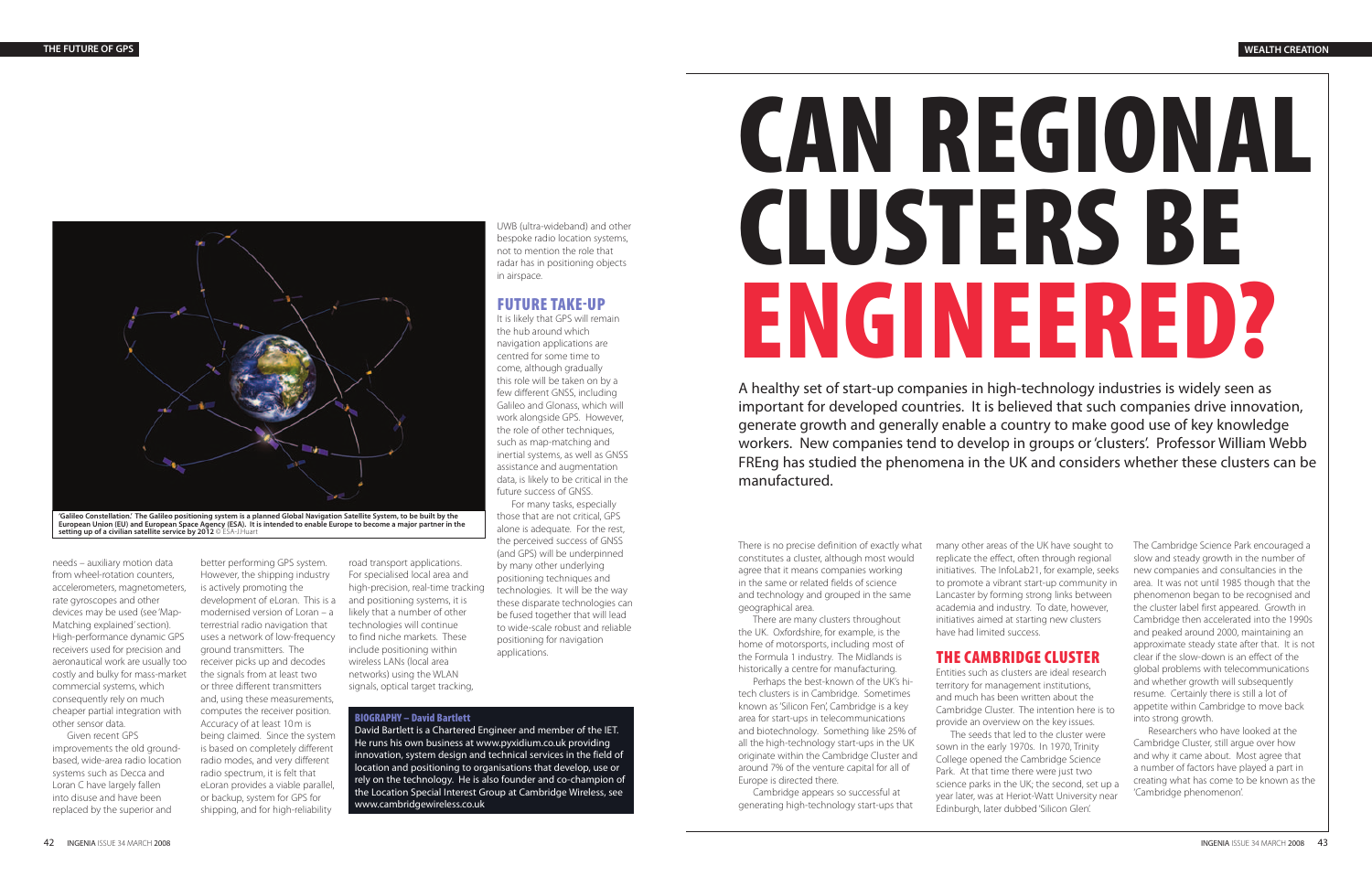#### **RANDOM ATTRACTION?**

The first key factor seems to be that the Cambridge cluster emerged through a bottom-up rather than top-down process. It was not due to central planning by, for example, a regional administration, but through the uncoordinated actions of a number of key individuals.

The links with the University of Cambridge and its colleges were also an important factor. This was initially through the provision of a research park by a couple of colleges and then through the willingness, sometimes passive rather than active, of the university to allow members of staff to develop their ideas commercially. It is also postulated that the reputation of Cambridge both attracted the highest quality individuals as students and entrepreneurs who wished to benefit from a link to a prestigious body. Finally, the Cambridge brand is very powerful around the world, providing credibility to companies linked to the university.

subsequently formed Amadeus Capital. This fund has provided venture capital to many major Cambridge companies and has been involved in a number of initiatives to further the role of Cambridge (read more about Hermann Hauser in *Ingenia* 33).

Some also suggest that the establishment of key consultancies was critical. An early example, Cambridge Consultants, had the dual advantage of both attracting highly skilled individuals to the area and creating an environment where other companies – both consultancies and start-ups – were readily spun off. Indeed, the role of consultancies could be more important than that of the university.

## **INDIVIDUALS MAKE A DIFFERENCE**

A few key individuals played a major role in the history of the Cambridge phenomenon. For example, Hermann Hauser was involved in Acorn Computers. At first acting as an 'angel investor', using his own funds and expertise to nurture new businesses, Hauser

A further factor in the growth of the Cambridge Cluster has been the importance of the many networks of individuals that exist in the area. For example, the Cambridge Network brings together key individuals across multiple disciplines and maintains links with alumni, often in other countries, linking the cluster to other important international clusters. The networking has now developed to such an extent that there is even one promoting innovation and entrepreneurial thinking among the university's undergraduates.

To summarise, some of the recurring elements in the emergence of successful clusters are: the presence of a few key individuals who establish successful companies; help in the forming of local networks; the provision of angel funding; and the presence of the right environment in terms of academic and consulting opportunities.

### **HOME PREFERENCES**

Can areas that lack these attributes still develop clusters? The evidence and intuition strongly suggests that most entrepreneurs start up companies where they happen to be located. On top of all the risks and stress of a start-up, few want, or consider it necessary, to relocate. Hence, any attempts to form a cluster, rather than to leave one to emerge organically, must either attract into the region people who will go on to form new companies, or encourage those already living locally to become entrepreneurs.

Existing clusters are good at doing both, tending to attract focused, skilled staff into the region to work for established companies. They also encourage individuals to start up their own companies both because the infrastructure to do so is in place and because individuals have positive exposure to those who have successfully started companies already. The risks for start-ups in the area are reduced because even if they fail, they are likely to be able to find other opportunities without needing to relocate.

All this makes it clear that it is relatively hard to start a cluster, but once formed successfully a cluster should become selfsustaining. It also suggests that it might be progressively harder to form clusters. Once a few clusters are established, they will attract entrepreneurs away from other areas and into a new area – just as it is progressively harder for competitors to enter an established market unless they can differentiate themselves in some way.

The problems faced by anyone wanting to create new clusters also raises the intriguing question as to whether a country is best served by having a few large clusters or multiple smaller ones. However, while regional development agencies consider their geographical areas in isolation – with many trying to clone existing biotechnology clusters, for example – answering this question is not likely to change current policy, at a regional level at least.

# **HOW TO SEED A CLUSTER**

Experience suggests that successful clusters start themselves. There is little evidence that it is possible to proactively start a successful cluster, especially given that it gets increasingly hard to succeed after the first successful cluster is established. Indeed, the evidence from those who have tried to start clusters is just that – it is very difficult.

The evidence and intuition strongly suggests that most entrepreneurs start up companies where they happen to be located. On top of all the risks and stress of a start-up, few want, or consider it necessary, to relocate.